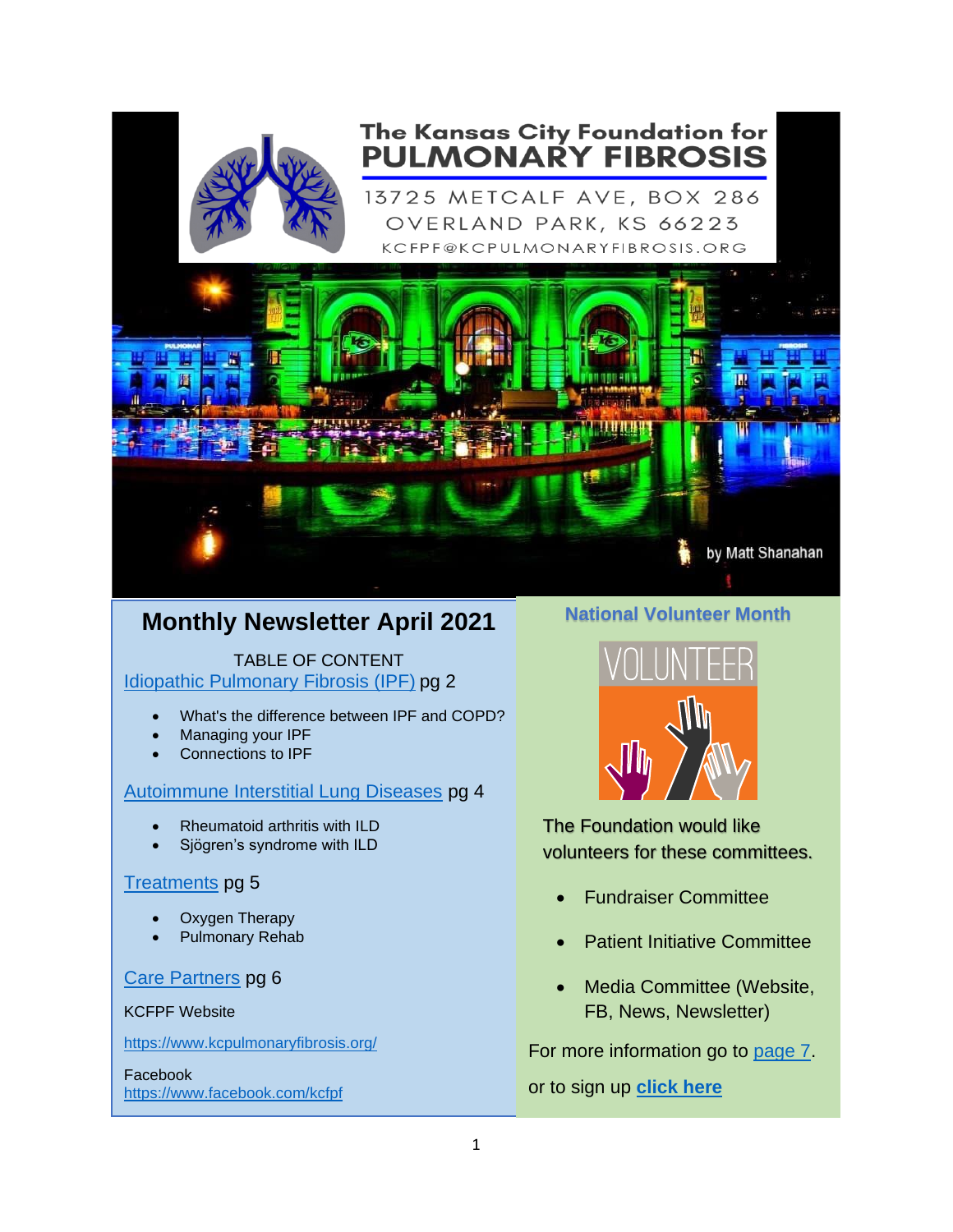# **Idiopathic Pulmonary Fibrosis (IPF)**

#### <span id="page-1-0"></span>**WHAT'S THE DIFFERENCE BETWEEN IPF AND COPD?**

"It can be easy to confuse IPF and COPD. Both diseases affect the lungs, are progressive, and share many symptoms. These common symptoms include shortness of breath that gets worse with time, chronic cough, and fatigue. However, the way they damage the lungs is different.

In IPF, your lungs become scarred, stiff, and thick, and this damage isn't reversible. In COPD, the airways and air sacs in your lungs become blocked, but you can control the symptoms, even in later stages of the disease."

Source: Raremark.com, Emily Armstrong, Raremark Community Manager

#### [Click here for complete article.](https://raremark.com/idiopathic-pulmonary-fibrosis-ipf/articles/whats-the-difference-between-ipf-and-copd--979?utm_source=twitter&utm_medium=socialmedia&utm_campaign=ipf_socialposts&utm_content=ipf-copd)

Dr. Rae Osborn wrote an article on the difference of IPF and CODP on DifferenceBetween.net. On the right is her comparison chart.

#### [Click here for the complete article.](http://www.differencebetween.net/science/health/difference-between-copd-and-pulmonary-fibrosis/)

### Table comparing **COPD & Pulmonary Fibrosis**

| <b>Characteristics</b> | <b>COPD</b>                                                                                                                       | <b>Pulmonary</b><br><b>Fibrosis</b>                                                                                                  |
|------------------------|-----------------------------------------------------------------------------------------------------------------------------------|--------------------------------------------------------------------------------------------------------------------------------------|
| <b>Definition</b>      | COPD is a chronic<br>obstructive<br>Pulmonary disease<br>in which the flow of<br>air through the<br>lungs becomes very<br>limited | <b>Pulmonary Fibrosis</b><br>is the disorder in<br>which the lungs<br>become very<br>scarred                                         |
| <b>Symptoms</b>        | Difficult breathing,<br>productive<br>coughing,<br>wheezing, barrel<br>chest, hyperinflated<br>lungs                              | <b>Difficulty</b><br>breathing.<br>nonproductive<br>cough, clubbing of<br>fingers and toes.<br>fatigue, muscle<br>aches, weight loss |
| <b>Diagnosis</b>       | Physical exam,<br>Pulmonary<br>function tests,<br>chest X-rays                                                                    | Physical exam,<br>chest X-ray.<br>high-resolution CT<br>scan showing<br>opaque and<br>honeycomb areas<br>in lungs                    |
| <b>Causes</b>          | Cigarette smoking<br>and alpha-1<br>antitrypsin disorder                                                                          | Genetics and<br>environment,<br>especially metal<br>dust, some<br>chemotherapy<br>medicines                                          |
| <b>Risk factors</b>    | Having alpha-1<br>antitrypsin<br>disorder, smoking<br>cigarettes,<br>exposure to smoke                                            | <b>Exposure to metal</b><br>dust, cigarette<br>smoking, certain<br>viruses, certain<br>genetic mutations                             |
| Life expectancy        | 8 to 14 years                                                                                                                     | 4 to 5 years                                                                                                                         |
| <b>Treatment</b>       | Bronchodilators,<br>corticosteroids,<br>supplementary<br>oxygen, lung<br>transplant                                               | Pirfenidone and<br>nintedanib.<br>supplementary<br>oxygen, lung<br>transplant<br>setween net                                         |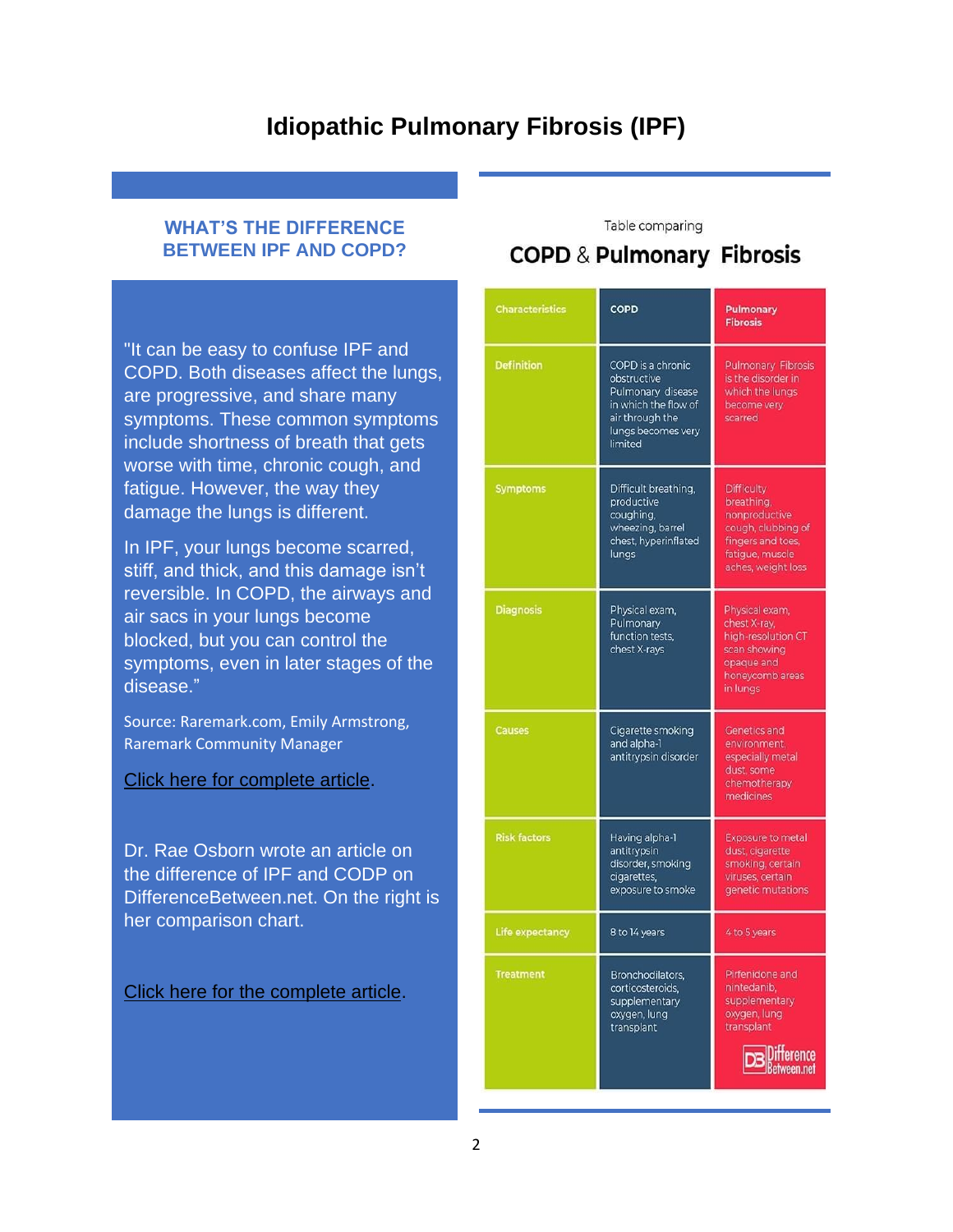### **Managing your IPF**



When a person is diagnosed with IPF, their quality-of-life changes. They should start managing their life with IPF. Below are a couple resources which will help them with living with PF.

Living with Idiopathic Pulmonary Fibrosis by Boehringer Ingelheim

[https://www.lifewithpulmonar](https://www.lifewithpulmonaryfibrosis.com/sites/default/files/Living%20with%20IPF%20eBook%202020.pdf) [yfibrosis.com/sites/default/fil](https://www.lifewithpulmonaryfibrosis.com/sites/default/files/Living%20with%20IPF%20eBook%202020.pdf) [es/Living%20with%20IPF%](https://www.lifewithpulmonaryfibrosis.com/sites/default/files/Living%20with%20IPF%20eBook%202020.pdf) [20eBook%202020.pdf](https://www.lifewithpulmonaryfibrosis.com/sites/default/files/Living%20with%20IPF%20eBook%202020.pdf)

Life with Pulmonary Fibrosis by Pulmonary Fibrosis Foundation.

[https://www.pulmonaryfibros](https://www.pulmonaryfibrosis.org/life-with-pf) [is.org/life-with-pf](https://www.pulmonaryfibrosis.org/life-with-pf)

# **Connections to IPF**



On Heathline.com, Marjorie Hecht has an article about IPF and Obstructive sleep apnea (OSA). Many IPF patients use a CPAP for their OSA.

[Click here to see article.](https://www.healthline.com/health/managing-idiopathic-pulmonary-fibrosis/crucial-connection-between-sleep-disorders-and-ipf)

On Heathline.com, Marjorie Hecht has an article about IPF and gastroesophageal reflux disease (GERD). Many IPF patients are on anti-acid therapy.

[Click here to see article.](https://www.healthline.com/health/managing-idiopathic-pulmonary-fibrosis/gerd-and-ipf)



On Pulmonary Fibrosis Foundation, Forest Ray, PhD has an article about the risk of Air Pollutant risks of causing acute exacerbations in IPF.

[Click here to see article.](https://pulmonaryfibrosisnews.com/2021/03/26/fine-particulate-air-pollutants-raise-risk-of-acute-ipf-flare-ups/)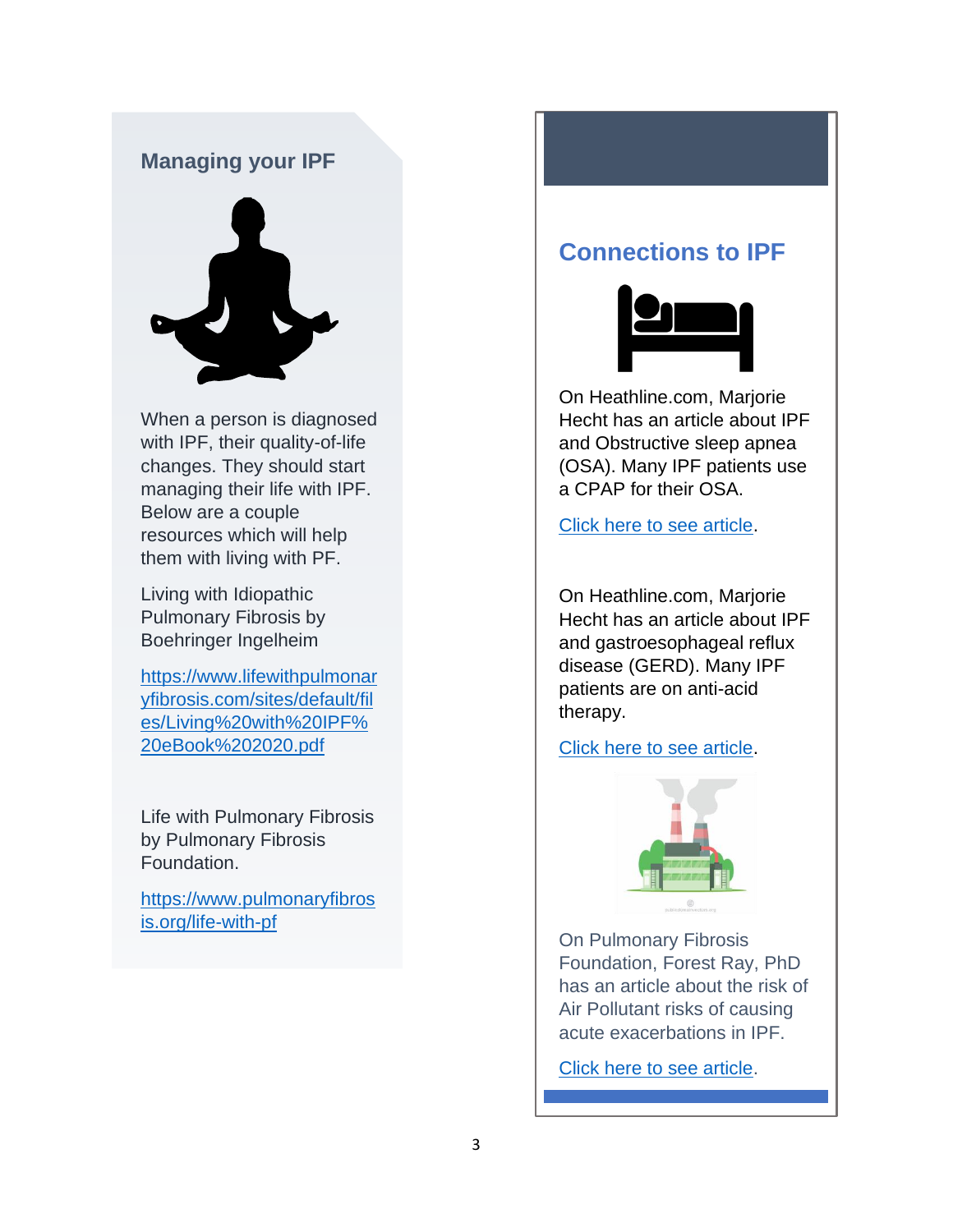### <span id="page-3-0"></span>**Autoimmune Interstitial Lung Diseases (ILD)**

# Rheumatoid arthritis with interstitial lung disease (RA-ILD)

"RA is a systemic autoimmune disease. Besides the joints, it also affects other parts of the body, including lungs.

Rheumatoid arthritis (RA) is a condition that affects about 1% of the population worldwide. Of these people with RA, 10-20% will develop lung involvement known as interstitial lung disease (ILD). In this form of ILD, scarring of the lung tissue might develop. This scar tissue is known as pulmonary fibrosis and affects the tiny air sacs and blood vessels responsible for providing oxygen to all parts of the body. As healthy lung tissue is replaced by scar tissue, it becomes harder for oxygen to pass through the lungs and into the bloodstream."

(source: Boehringer Ingelheim)

[https://www.lifewithpulmonary](https://www.lifewithpulmonaryfibrosis.com/understanding-pulmonary-fibrosis/conditions-pulmonary-fibrosis/ra-ild) [fibrosis.com/understanding](https://www.lifewithpulmonaryfibrosis.com/understanding-pulmonary-fibrosis/conditions-pulmonary-fibrosis/ra-ild)[pulmonary-fibrosis/conditions](https://www.lifewithpulmonaryfibrosis.com/understanding-pulmonary-fibrosis/conditions-pulmonary-fibrosis/ra-ild)[pulmonary-fibrosis/ra-ild](https://www.lifewithpulmonaryfibrosis.com/understanding-pulmonary-fibrosis/conditions-pulmonary-fibrosis/ra-ild)

## Sjögren's syndrome with Interstitial Lung **Disease**

"Sjögren's syndrome is a rare autoimmune disease that primarily affects the salivary and tear glands. It can also affect the lungs.

Only 6 people per 100,000 each year develop Sjögren's syndrome, with about 9-20% of these people developing ILD.

In Sjögren's syndrome with ILD, scarring of the lung tissue might develop. This scar tissue is known as pulmonary fibrosis and affects the tiny air sacs and blood vessels responsible for providing oxygen to all parts of the body. As healthy lung tissue is replaced by scar tissue, it becomes harder for oxygen to pass through the lungs and into the bloodstream. This results in shortness of breath."(source: Boehringer Ingelheim)

https://www.lifewithpulmonary [ibrosis.com/understanding](https://www.lifewithpulmonaryfibrosis.com/understanding-pulmonary-fibrosis/conditions-pulmonary-fibrosis/sj%C3%B6gren%E2%80%99s-syndrome)[pulmonary-fibrosis/conditions](https://www.lifewithpulmonaryfibrosis.com/understanding-pulmonary-fibrosis/conditions-pulmonary-fibrosis/sj%C3%B6gren%E2%80%99s-syndrome)[pulmonary](https://www.lifewithpulmonaryfibrosis.com/understanding-pulmonary-fibrosis/conditions-pulmonary-fibrosis/sj%C3%B6gren%E2%80%99s-syndrome)[fibrosis/sj%C3%B6gren%E2%](https://www.lifewithpulmonaryfibrosis.com/understanding-pulmonary-fibrosis/conditions-pulmonary-fibrosis/sj%C3%B6gren%E2%80%99s-syndrome) [80%99s-syndrome](https://www.lifewithpulmonaryfibrosis.com/understanding-pulmonary-fibrosis/conditions-pulmonary-fibrosis/sj%C3%B6gren%E2%80%99s-syndrome)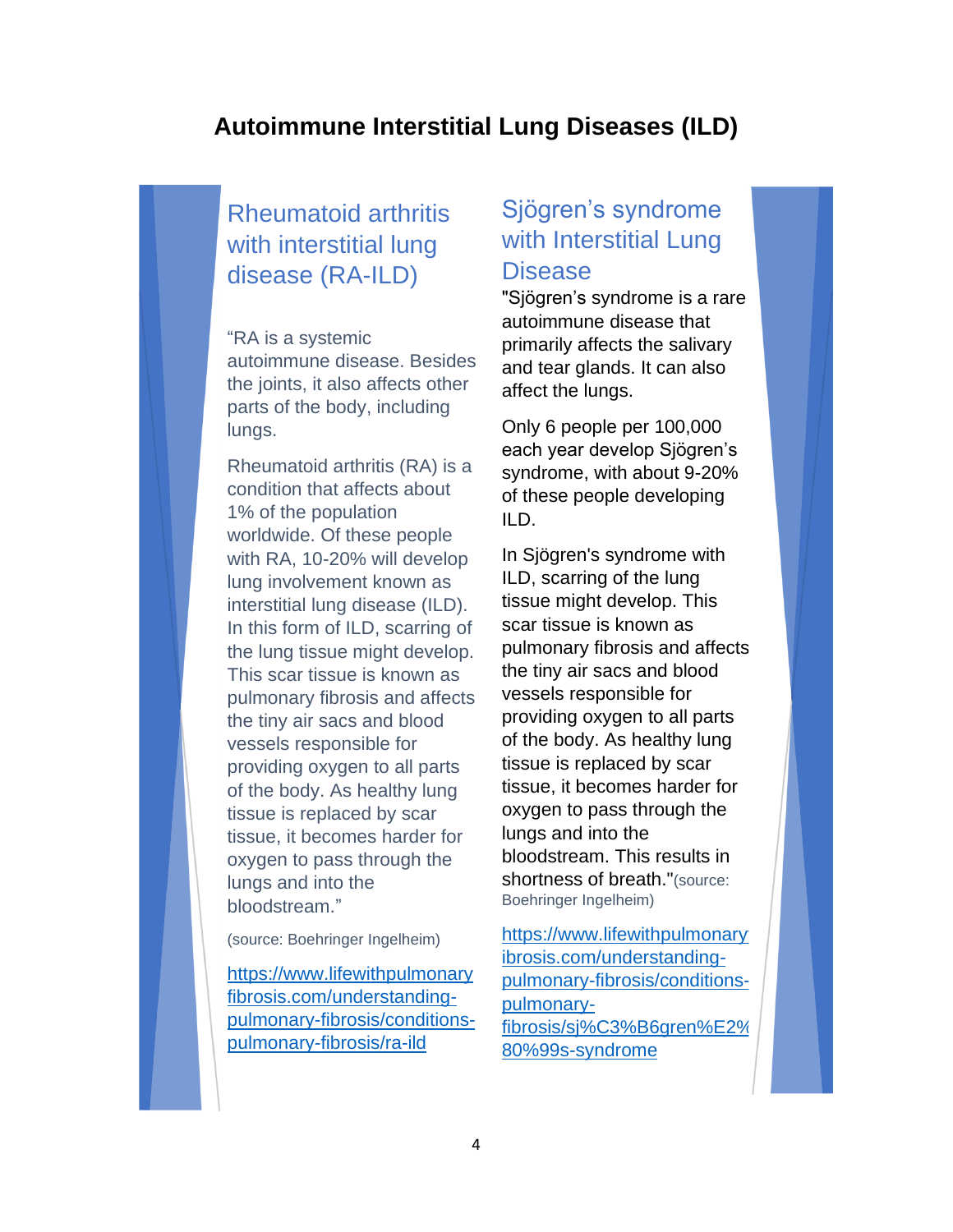## **Treatments**

## <span id="page-4-0"></span>**Oxygen Therapy**



A person with Pulmonary Fibrosis (PF) could have the symptoms: Shortness of breath, Cough, Tiredness, or Blue fingertips or lips. In time these symptoms might require a person to need supplemental oxygen.

Getting supplement oxygen can be a complicated process. Always talk with your doctor about the process.

Here are a couple of resources explaining supplemental oxygen.

The CHEST Foundation provides a detailed resource.

[https://foundation.chestnet.org/lung](https://foundation.chestnet.org/lung-health-a-z/interstitial-lung-disease-ild/interstitial-lung-disease-ild-oxygen-therapy/interstitial-lung-disease-ild-oxygen-therapy-complete/) [-health-a-z/interstitial-lung-disease](https://foundation.chestnet.org/lung-health-a-z/interstitial-lung-disease-ild/interstitial-lung-disease-ild-oxygen-therapy/interstitial-lung-disease-ild-oxygen-therapy-complete/)[ild/interstitial-lung-disease-ild](https://foundation.chestnet.org/lung-health-a-z/interstitial-lung-disease-ild/interstitial-lung-disease-ild-oxygen-therapy/interstitial-lung-disease-ild-oxygen-therapy-complete/)[oxygen-therapy/interstitial-lung](https://foundation.chestnet.org/lung-health-a-z/interstitial-lung-disease-ild/interstitial-lung-disease-ild-oxygen-therapy/interstitial-lung-disease-ild-oxygen-therapy-complete/)[disease-ild-oxygen-therapy](https://foundation.chestnet.org/lung-health-a-z/interstitial-lung-disease-ild/interstitial-lung-disease-ild-oxygen-therapy/interstitial-lung-disease-ild-oxygen-therapy-complete/)[complete/#](https://foundation.chestnet.org/lung-health-a-z/interstitial-lung-disease-ild/interstitial-lung-disease-ild-oxygen-therapy/interstitial-lung-disease-ild-oxygen-therapy-complete/)

The Pulmonary Fibrosis Foundation provides another detailed resource.

[https://www.pulmonaryfibrosis.org/li](https://www.pulmonaryfibrosis.org/life-with-pf/oxygen-therapy) [fe-with-pf/oxygen-therapy](https://www.pulmonaryfibrosis.org/life-with-pf/oxygen-therapy)

**Pulmonary Rehabilitation**



Pulmonary Rehab is a specialized program to combine exercises and education to people who have a lung disease such as PF. The exercise can help you breath better and provide quality of Life.

The Pulmonary Fibrosis Foundation recently added a Pulmonary Rehabilitation Toolkit page to their website. This toolkit is in partnership with the American Association of Cardiovascular and Pulmonary Rehabilitation (AACVPR).

[https://www.pulmonaryfibrosis.org/li](https://www.pulmonaryfibrosis.org/life-with-pf/PRToolkit) [fe-with-pf/PRToolkit](https://www.pulmonaryfibrosis.org/life-with-pf/PRToolkit)

AACVPR Pulmonary Rehab resource.

[https://www.aacvpr.org/Pulmonary-](https://www.aacvpr.org/Pulmonary-Patient-Resources)[Patient-Resources](https://www.aacvpr.org/Pulmonary-Patient-Resources)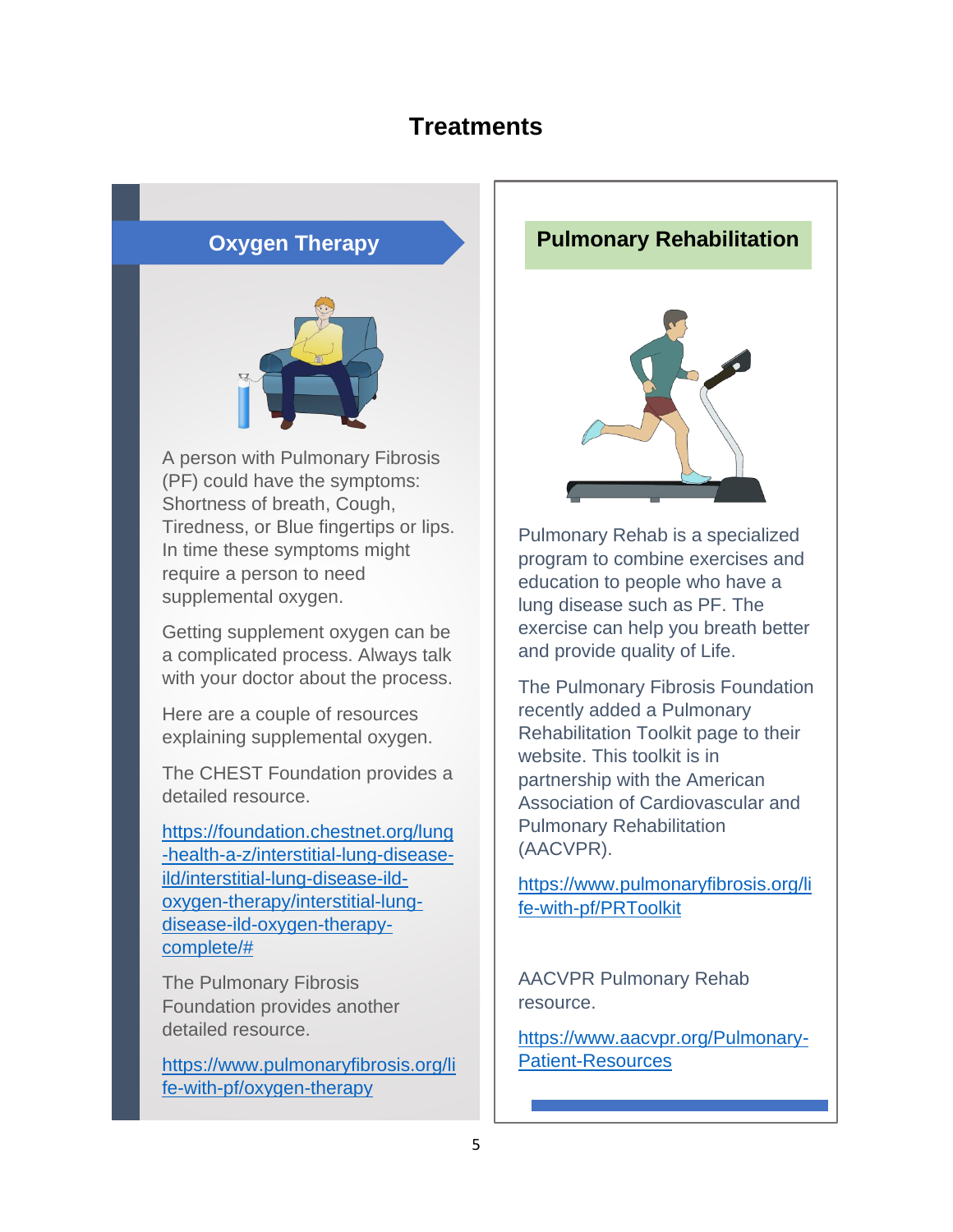# **Care Partners**

<span id="page-5-0"></span>

On Raremark.com, Pravin Pant, MSN, NP provides helpful tips on being a Care Partner. It has Patient Tool available.

[Click here to see article.](https://raremark.com/idiopathic-pulmonary-fibrosis-ipf/articles/you-and-your-ipf-caregiver--1166?utm_source=twitter&utm_medium=socialmedia&utm_campaign=ipf_socialposts&utm_content=ipf_cargiver)

In the European Respiratory Society (ERS) magazine

Breathe,

Liam Galvin talks about

providing care to his wife who

has IPF.

[Click here to see article.](https://breathe.ersjournals.com/content/17/1/200327)